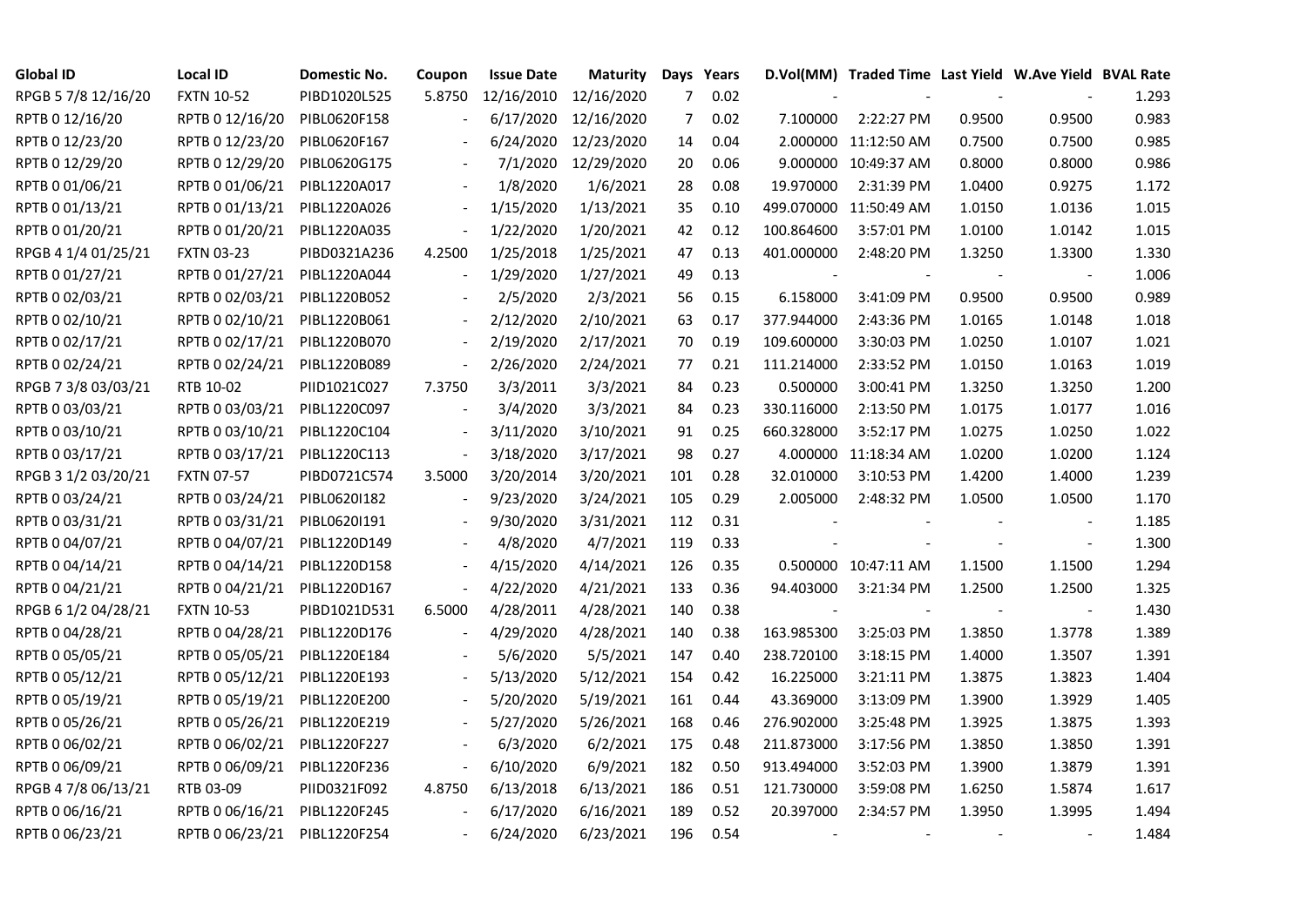| <b>Global ID</b>     | <b>Local ID</b>   | Domestic No. | Coupon                   | <b>Issue Date</b> | <b>Maturity</b> |     | Days Years |             | D.Vol(MM) Traded Time Last Yield W.Ave Yield BVAL Rate |        |                          |       |
|----------------------|-------------------|--------------|--------------------------|-------------------|-----------------|-----|------------|-------------|--------------------------------------------------------|--------|--------------------------|-------|
| RPTB 0 06/30/21      | RPTB 0 06/30/21   | PIBL1220G262 |                          | 7/1/2020          | 6/30/2021       | 203 | 0.56       | 0.200000    | 2:21:16 PM                                             | 1.4500 | 1.4500                   | 1.710 |
| RPTB 0 07/07/21      | RPTB 0 07/07/21   | PIBL1220G271 |                          | 7/8/2020          | 7/7/2021        | 210 | 0.58       |             | 2.500000 11:59:40 AM                                   | 1.4200 | 1.4200                   | 1.492 |
| RPTB 0 07/14/21      | RPTB 0 07/14/21   | PIBL1220G280 | $\overline{\phantom{a}}$ | 7/15/2020         | 7/14/2021       | 217 | 0.59       |             |                                                        |        |                          | 1.503 |
| RPTB 0 07/21/21      | RPTB 0 07/21/21   | PIBL1220G299 | $\overline{\phantom{a}}$ | 7/22/2020         | 7/21/2021       | 224 | 0.61       |             | 83.400000 11:06:23 AM                                  | 1.5000 | 1.5000                   | 1.524 |
| RPTB 0 07/28/21      | RPTB 0 07/28/21   | PIBL1220G306 |                          | 7/29/2020         | 7/28/2021       | 231 | 0.63       | 1.150000    | 2:24:54 PM                                             | 1.5250 | 1.5250                   | 1.526 |
| RPTB 0 08/04/21      | RPTB 0 08/04/21   | PIBL1220H314 |                          | 8/5/2020          | 8/4/2021        | 238 | 0.65       | 0.033000    | 3:27:49 PM                                             | 1.5600 | 1.5600                   | 1.539 |
| RPTB 0 08/11/21      | RPTB 0 08/11/21   | PIBL1220H323 |                          | 8/12/2020         | 8/11/2021       | 245 | 0.67       |             |                                                        |        | $\overline{\phantom{a}}$ | 1.550 |
| RPTB 0 08/18/21      | RPTB 0 08/18/21   | PIBL1220H332 |                          | 8/19/2020         | 8/18/2021       | 252 | 0.69       | 50.000000   | 2:37:03 PM                                             | 1.5250 | 1.5250                   | 1.557 |
| RPTB 0 08/25/21      | RPTB 0 08/25/21   | PIBL1220H341 |                          | 8/26/2020         | 8/25/2021       | 259 | 0.71       |             |                                                        |        |                          | 1.573 |
| RPTB 0 09/01/21      | RPTB 0 09/01/21   | PIBL1220I359 |                          | 9/2/2020          | 9/1/2021        | 266 | 0.73       |             | 1.220000 11:45:31 AM                                   | 1.6000 | 1.6000                   | 1.583 |
| RPTB 0 09/08/21      | RPTB 0 09/08/21   | PIBL1220I368 | $\blacksquare$           | 9/9/2020          | 9/8/2021        | 273 | 0.75       |             |                                                        |        | $\blacksquare$           | 1.594 |
| RPTB 0 09/22/21      | RPTB 0 09/22/21   | PIBL1220I386 |                          | 9/23/2020         | 9/22/2021       | 287 | 0.79       |             |                                                        |        |                          | 1.620 |
| RPTB 0 09/29/21      | RPTB 0 09/29/21   | PIBL12201395 |                          | 9/30/2020         | 9/29/2021       | 294 | 0.81       |             |                                                        |        | $\blacksquare$           | 1.629 |
| RPTB 0 10/06/21      | RPTB 0 10/06/21   | PIBL1220J401 |                          | 10/7/2020         | 10/6/2021       | 301 | 0.82       |             | 8.000000 11:23:13 AM                                   | 1.6000 | 1.6000                   | 1.664 |
| RPTB 0 10/13/21      | RPTB 0 10/13/21   | PIBL1220J410 |                          | 10/14/2020        | 10/13/2021      | 308 | 0.84       |             | 3.000000 11:07:05 AM                                   | 1.6400 | 1.6400                   | 1.653 |
| RPGB 5 3/4 10/20/21  | RTB 10-03         | PIID1021J039 | 5.7500                   | 10/20/2011        | 10/20/2021      | 315 | 0.86       | 1.500000    | 2:44:35 PM                                             | 1.6500 | 1.6433                   | 1.473 |
| RPTB 0 10/20/21      | RPTB 0 10/20/21   | PIBL1220J429 |                          | 10/21/2020        | 10/20/2021      | 315 | 0.86       |             |                                                        |        |                          | 1.637 |
| RPTB 0 10/27/21      | RPTB 0 10/27/21   | PIBL1220J438 |                          | 10/28/2020        | 10/27/2021      | 322 | 0.88       |             |                                                        |        | $\blacksquare$           | 1.664 |
| RPTB 0 11/03/21      | RPTB 0 11/03/21   | PIBL1220K445 |                          | 11/4/2020         | 11/3/2021       | 329 | 0.90       |             | 101.417100 10:10:26 AM                                 | 1.6910 | 1.7097                   | 1.693 |
| RPTB 0 11/10/21      | RPTB 0 11/10/21   | PIBL1220K454 |                          | 11/11/2020        | 11/10/2021      | 336 | 0.92       |             | 202.830000 11:28:33 AM                                 | 1.7230 | 1.7229                   | 1.708 |
| RPTB 0 11/17/21      | RPTB 0 11/17/21   | PIBL1220K463 |                          | 11/18/2020        | 11/17/2021      | 343 | 0.94       | 23.148000   | 2:36:23 PM                                             | 1.7000 | 1.6922                   | 1.688 |
| RPGB 5 3/4 11/24/21  | <b>FXTN 10-55</b> | PIBD1021K551 | 5.7500                   | 11/24/2011        | 11/24/2021      | 350 | 0.96       | 1.010000    | 2:46:57 PM                                             | 1.7000 | 1.7000                   | 1.621 |
| RPTB 0 11/24/21      | RPTB 0 11/24/21   | PIBL1220K472 |                          | 11/25/2020        | 11/24/2021      | 350 | 0.96       | 581.514300  | 3:27:28 PM                                             | 1.5500 | 1.6988                   | 1.695 |
| RPTB 0 12/01/21      | RPTB 0 12/01/21   | PIBL1220L480 |                          | 12/2/2020         | 12/1/2021       | 357 | 0.98       | 2606.822000 | 3:39:26 PM                                             | 1.6950 | 1.6990                   | 1.698 |
| RPTB 0 12/07/21      | RPTB 0 12/07/21   | PIBL1220L499 | $\overline{\phantom{a}}$ | 12/9/2020         | 12/7/2021       | 363 | 0.99       | 402.257000  | 3:28:25 PM                                             | 1.6925 | 1.6923                   | 1.702 |
| RPGB 63/8 01/19/22   | <b>FXTN 10-54</b> | PIBD1022G545 | 6.3750                   | 7/19/2011         | 1/19/2022       | 406 | 1.11       | 10.000000   | 2:34:38 PM                                             | 1.7280 | 1.7108                   | 1.662 |
| RPGB 4 01/26/22      | <b>FXTN 05-74</b> | PIBD0522A747 | 4.0000                   | 1/26/2017         | 1/26/2022       | 413 | 1.13       |             | 569.000000 11:37:03 AM                                 | 1.7350 | 1.7348                   | 1.718 |
| RPGB 15 03/14/22     | <b>FXTN 20-02</b> | PIBD2022C021 | 15.0000                  | 3/14/2002         | 3/14/2022       | 460 | 1.26       | 10.000000   | 3:57:42 PM                                             | 1.7525 | 1.7525                   | 1.750 |
| RPGB 4 3/4 07/04/22  | <b>FXTN 03-24</b> | PIBD0322G247 | 4.7500                   | 7/4/2019          | 7/4/2022        | 572 | 1.57       |             | 307.030000 11:55:29 AM                                 | 1.8000 | 1.8018                   | 1.784 |
| RPGB 4 7/8 08/02/22  | <b>FXTN 10-56</b> | PIBD1022H562 | 4.8750                   | 8/2/2012          | 8/2/2022        | 601 | 1.65       |             |                                                        |        |                          | 1.869 |
| RPGB 4 3/4 09/13/22  | <b>FXTN 10-57</b> | PIBD1022I570 | 4.7500                   | 9/13/2012         | 9/13/2022       | 643 | 1.76       |             |                                                        |        |                          | 1.905 |
| RPGB 12 3/4 10/17/22 | <b>FXTN 20-03</b> | PIBD2022J033 | 12.7500                  | 10/17/2002        | 10/17/2022      | 677 | 1.85       |             |                                                        |        | $\overline{\phantom{a}}$ | 1.934 |
| RPGB 4 5/8 12/04/22  | RTB 05-11         | PIID0522L114 | 4.6250                   | 12/4/2017         | 12/4/2022       | 725 | 1.99       | 111.970000  | 3:20:04 PM                                             | 1.9200 | 1.9068                   | 1.911 |
| RPGB 4 12/06/22      | <b>FXTN 10-58</b> | PIBD1022L585 | 4.0000                   | 12/6/2012         | 12/6/2022       | 727 | 1.99       |             | 272.000000 10:07:51 AM                                 | 2.0000 | 2.0000                   | 1.997 |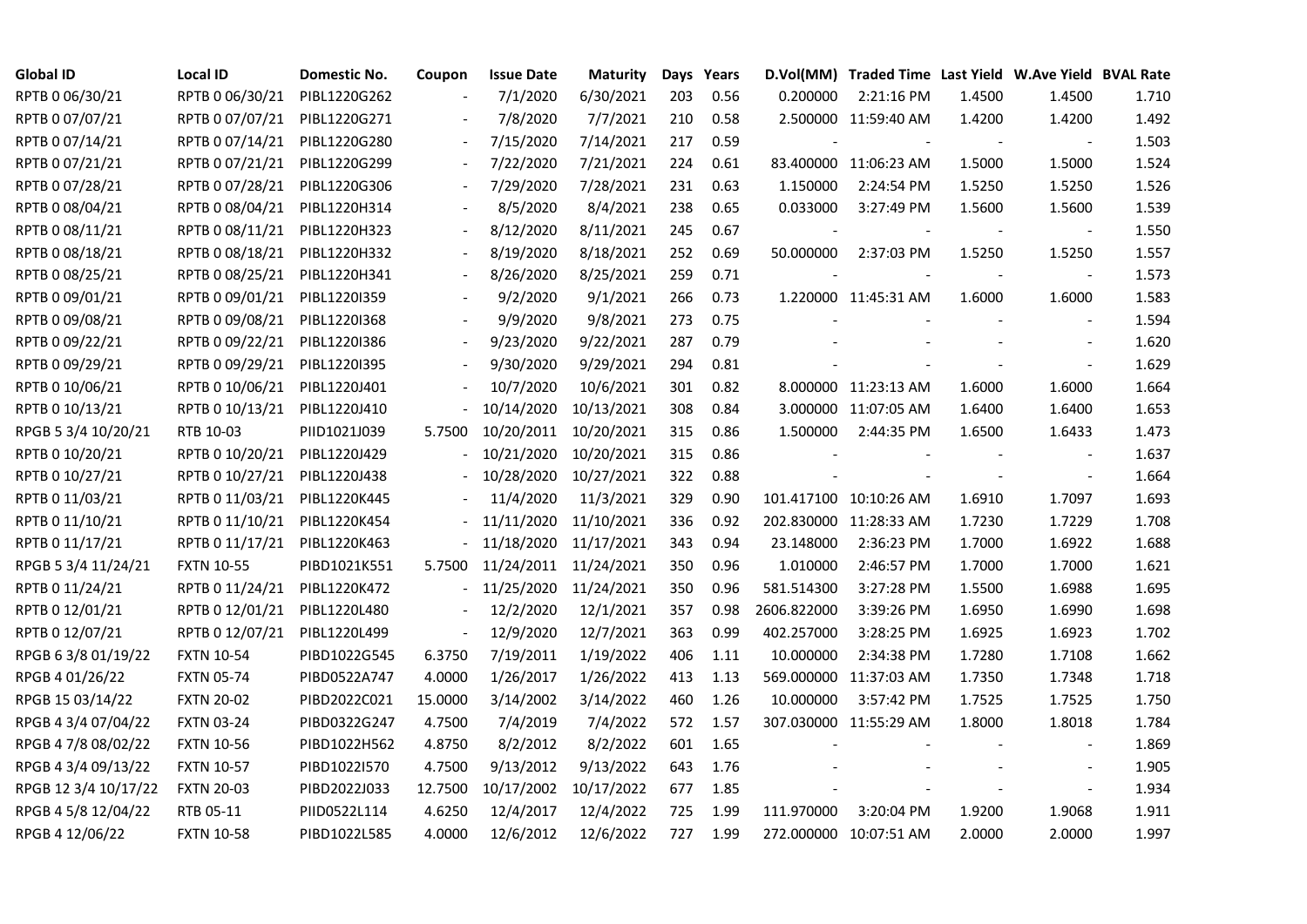| <b>Global ID</b>     | <b>Local ID</b>   | Domestic No. | Coupon  | <b>Issue Date</b> | <b>Maturity</b>  |     | Days Years |             | D.Vol(MM) Traded Time Last Yield W.Ave Yield BVAL Rate |        |                          |       |
|----------------------|-------------------|--------------|---------|-------------------|------------------|-----|------------|-------------|--------------------------------------------------------|--------|--------------------------|-------|
| RPGB 4 3/8 02/11/23  | RTB 03-10         | PIID0323B101 | 4.3750  | 2/11/2020         | 2/11/2023        | 794 | 2.17       | 943.315500  | 3:58:51 PM                                             | 2.0200 | 2.0088                   | 2.010 |
| RPGB 13 02/20/23     | <b>FXTN 20-04</b> | PIBD2023B048 | 13.0000 | 2/20/2003         | 2/20/2023        | 803 | 2.20       |             |                                                        |        |                          | 2.031 |
| RPGB 5 1/2 03/08/23  | <b>FXTN 05-75</b> | PIBD0523C752 | 5.5000  | 3/8/2018          | 3/8/2023         | 819 | 2.24       | 134.500000  | 2:20:32 PM                                             | 2.0000 | 2.0093                   | 2.067 |
| RPGB 3 1/2 04/21/23  | <b>FXTN 07-58</b> | PIBD0723D588 | 3.5000  | 4/21/2016         | 4/21/2023        | 863 | 2.36       | 21.540000   | 3:39:09 PM                                             | 2.0750 | 2.0958                   | 2.104 |
| RPGB 11 7/8 05/29/23 | <b>FXTN 20-05</b> | PIBD2023E054 | 11.8750 | 5/29/2003         | 5/29/2023        | 901 | 2.47       |             |                                                        |        | $\overline{\phantom{a}}$ | 2.100 |
| RPGB 3 1/4 08/15/23  | RTB 10-04         | PIID1023H046 | 3.2500  | 8/15/2013         | 8/15/2023        | 979 | 2.68       | 384.185500  | 3:56:47 PM                                             | 2.3100 | 2.3386                   | 2.358 |
| RPGB 2 3/8 09/10/23  | <b>FXTN 03-25</b> | PIBD0323I252 | 2.3750  | 9/10/2020         | 9/10/2023 1,005  |     | 2.75       | 4949.705000 | 3:59:05 PM                                             | 2.1300 | 2.1467                   | 2.131 |
| RPGB 11 3/8 10/23/23 | <b>FXTN 20-06</b> | PIBD2023J068 | 11.3750 | 10/23/2003        | 10/23/2023 1,048 |     | 2.87       |             |                                                        |        | $\sim$                   | 2.205 |
| RPGB 6 1/4 03/12/24  | RTB 05-12         | PIID0524C129 | 6.2500  | 3/12/2019         | 3/12/2024 1,189  |     | 3.26       | 586.500000  | 3:18:39 PM                                             | 2.1550 | 2.1655                   | 2.167 |
| RPGB 4 1/2 04/20/24  | <b>FXTN 07-59</b> | PIBD0724D595 | 4.5000  | 4/20/2017         | 4/20/2024 1,228  |     | 3.36       | 5.000000    | 2:18:24 PM                                             | 2.4000 | 2.4400                   | 2.319 |
| RPGB 12 3/8 06/03/24 | <b>FXTN 20-07</b> | PIBD2024F075 | 12.3750 | 6/3/2004          | 6/3/2024 1,272   |     | 3.48       |             |                                                        |        | $\blacksquare$           | 2.346 |
| RPGB 12 7/8 08/05/24 | <b>FXTN 20-08</b> | PIBD2024H086 | 12.8750 | 8/5/2004          | 8/5/2024 1,335   |     | 3.66       |             |                                                        |        | $\overline{\phantom{a}}$ | 2.385 |
| RPGB 4 1/8 08/20/24  | <b>FXTN 10-59</b> | PIBD1024H595 | 4.1250  | 8/20/2014         | 8/20/2024 1,350  |     | 3.70       | 0.020000    | 3:17:27 PM                                             | 2.4500 | 2.4500                   | 2.439 |
| RPGB 4 1/4 10/17/24  | <b>FXTN 05-76</b> | PIBD0524J762 | 4.2500  | 10/17/2019        | 10/17/2024 1,408 |     | 3.86       | 2.220000    | 3:17:04 PM                                             | 2.3000 | 2.3198                   | 2.325 |
| RPGB 13 3/4 11/11/24 | <b>FXTN 20-09</b> | PIBD2024K091 | 13.7500 | 11/11/2004        | 11/11/2024 1,433 |     | 3.92       |             |                                                        |        | $\overline{\phantom{a}}$ | 2.441 |
| RPGB 5 3/4 04/12/25  | <b>FXTN 07-61</b> | PIBD0725D618 | 5.7500  | 4/12/2018         | 4/12/2025 1,585  |     | 4.34       | 55.110000   | 3:10:46 PM                                             | 2.5200 | 2.5561                   | 2.537 |
| RPGB 12 1/8 04/14/25 | <b>FXTN 20-10</b> | PIBD2025D103 | 12.1250 | 4/14/2005         | 4/14/2025 1,587  |     | 4.35       |             |                                                        |        | $\overline{\phantom{a}}$ | 2.523 |
| RPGB 2 5/8 08/12/25  | RTB 05-13         | PIID0525H130 | 2.6250  | 8/12/2020         | 8/12/2025 1,707  |     | 4.67       | 2055.930000 | 3:20:14 PM                                             | 2.6625 | 2.6730                   | 2.664 |
| RPGB 3 5/8 09/09/25  | <b>FXTN 10-60</b> | PIBD10251608 | 3.6250  | 9/9/2015          | 9/9/2025 1,735   |     | 4.75       | 1393.600000 | 3:37:56 PM                                             | 2.7000 | 2.7266                   | 2.728 |
| RPGB 12 1/8 10/20/25 | <b>FXTN 20-11</b> | PIBD2025J116 | 12.1250 | 10/20/2005        | 10/20/2025 1,776 |     | 4.86       |             |                                                        |        | $\overline{\phantom{a}}$ | 2.616 |
| RPGB 18 1/4 11/29/25 | <b>FXTN 25-01</b> | PIBD2525K015 | 18.2500 | 11/29/2000        | 11/29/2025 1,816 |     | 4.97       |             |                                                        |        | $\sim$                   | 2.636 |
| RPGB 10 1/4 01/19/26 | <b>FXTN 20-12</b> | PIBD2026A122 | 10.2500 | 1/19/2006         | 1/19/2026 1,867  |     | 5.11       |             |                                                        |        | $\overline{\phantom{a}}$ | 2.655 |
| RPGB 6 1/4 02/14/26  | <b>FXTN 07-62</b> | PIBD0726B627 | 6.2500  | 2/14/2019         | 2/14/2026 1,893  |     | 5.18       | 1014.510000 | 3:52:15 PM                                             | 2.7095 | 2.7198                   | 2.735 |
| RPGB 3 1/2 09/20/26  | RTB 10-05         | PIID1026I057 | 3.5000  | 9/20/2016         | 9/20/2026 2,111  |     | 5.78       | 3.200000    | 3:53:47 PM                                             | 3.0000 | 3.0000                   | 2.763 |
| RPGB 6 1/4 10/20/26  | RTB 15-01         | PIID1526J019 | 6.2500  | 10/20/2011        | 10/20/2026 2,141 |     | 5.86       |             |                                                        |        | $\blacksquare$           | 2.785 |
| RPGB 8 12/07/26      | <b>FXTN 20-13</b> | PIBD2026L139 | 8.0000  | 12/7/2006         | 12/7/2026 2,189  |     | 5.99       |             |                                                        |        |                          | 2.768 |
| RPGB 5 3/8 03/01/27  | RTB 15-02         | PIID1527C023 | 5.3750  | 3/1/2012          | 3/1/2027 2,273   |     | 6.22       |             |                                                        |        | $\blacksquare$           | 2.787 |
| RPGB 4 3/4 05/04/27  | FXTN 10-61        | PIBD1027E617 | 4.7500  | 5/4/2017          | 5/4/2027 2,337   |     | 6.40       |             |                                                        |        | $\sim$                   | 2.811 |
| RPGB 8 5/8 09/06/27  | <b>FXTN 20-14</b> | PIBD2027I140 | 8.6250  | 9/6/2007          | 9/6/2027 2,462   |     | 6.74       |             |                                                        |        |                          | 2.832 |
| RPGB 6 1/4 03/22/28  | <b>FXTN 10-63</b> | PIBD1028C635 | 6.2500  | 3/22/2018         | 3/22/2028 2,660  |     | 7.28       |             |                                                        |        |                          | 2.895 |
| RPGB 9 1/2 12/04/28  | <b>FXTN 20-15</b> | PIBD2028L151 | 9.5000  | 12/4/2008         | 12/4/2028 2,917  |     | 7.99       |             |                                                        |        | $\sim$                   | 2.886 |
| RPGB 67/8 01/10/29   | <b>FXTN 10-64</b> | PIBD1029A644 | 6.8750  | 1/10/2019         | 1/10/2029 2,954  |     | 8.09       | 558.630000  | 3:13:45 PM                                             | 2.8675 | 2.8809                   | 2.876 |
| RPGB 8 3/4 05/27/30  | <b>FXTN 20-16</b> | PIBD2030E166 | 8.7500  | 5/27/2010         | 5/27/2030 3,456  |     | 9.46       |             | 0.500000 11:13:43 AM                                   | 3.0500 | 3.0500                   | 2.987 |
| RPGB 2 7/8 07/09/30  | <b>FXTN 10-65</b> | PIBD1030G655 | 2.8750  | 7/9/2020          | 7/9/2030 3,499   |     | 9.58       |             | 10.291000 11:24:14 AM                                  | 2.7500 | 2.7500                   | 2.915 |